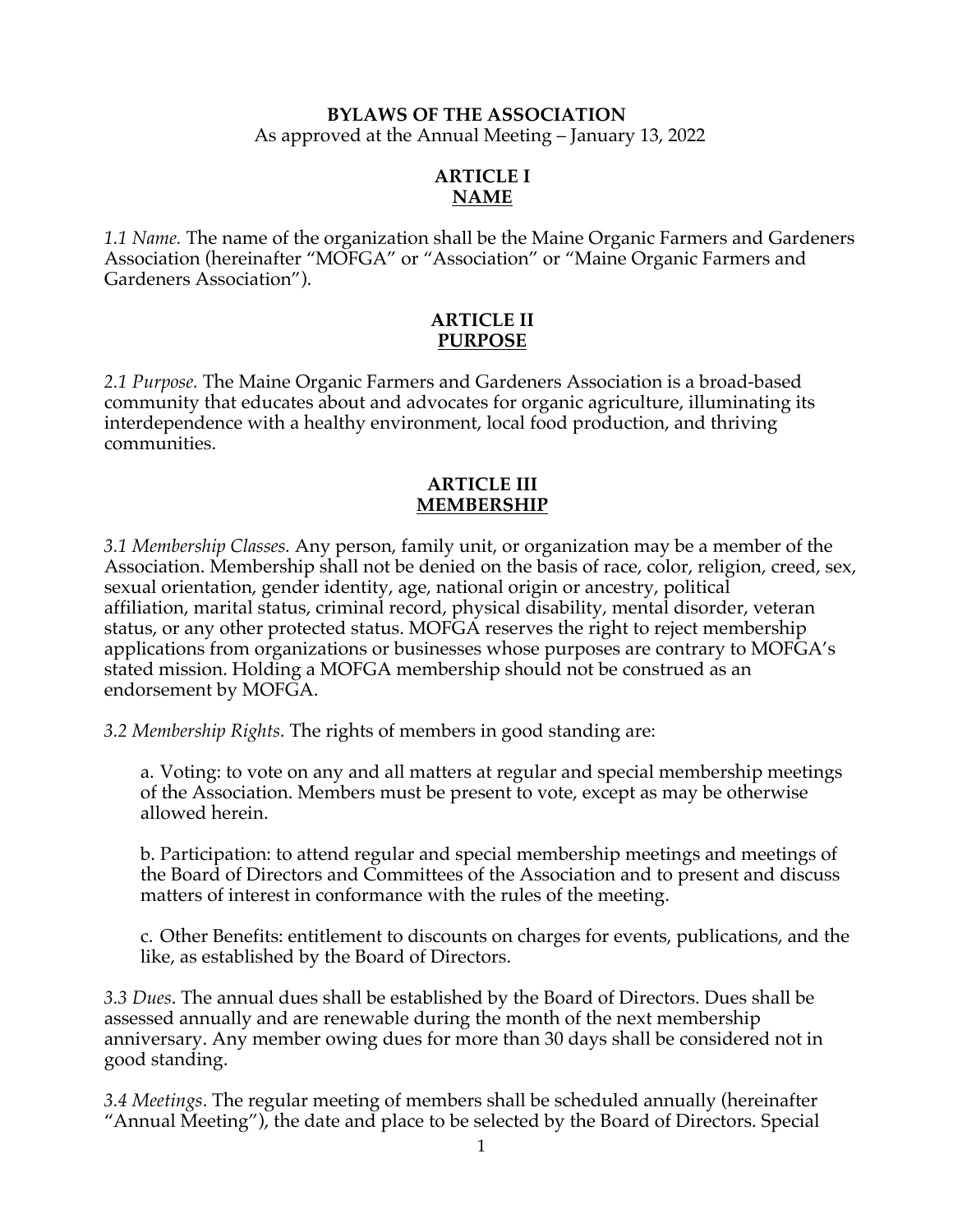meetings of members may be called by the President or by a majority vote of the Board of Directors, and shall be called by the President upon written request signed by 50 or more members.

*3.5 Notice.* Notice of meetings of members and of all matters concerning this Association shall be deemed to have been duly given by: placing in the mail, postage prepaid, to the last known post office address of the members, at least 14 days prior to such meeting, notice thereof in writing; sending notice electronically, or by reasonably comparable means, to a member who has clearly elected to receive such notices electronically, or by such reasonably comparable means, instead of in paper form; or appearing printed in an official publication circulated among its members in good standing. Notice of special meetings shall contain an official business agenda, and the business of special meetings shall be limited to such agenda.

*3.6 Quorum.* Members who attend a duly publicized meeting shall constitute a quorum to conduct business, except that no business shall commence until at least 25 voting members are present, in person or remotely by such reasonably suitable means as the Board of Directors shall from time to time establish, and if attendance subsequently falls below that number, only those items on the publicized agenda may be acted upon.

## **ARTICLE IV BOARD OF DIRECTORS**

*4.1 Authority*. The business and property of the Association shall be managed and controlled by a Board of Directors. The Board shall have the power to hire and fire an Executive Director and all powers allowed by law. The Board shall establish a budget annually. The Board shall establish the Association's mission statement, set the Association goals and policies, assure development of strategic plan, set priorities, adopt resolutions, and review programs in support of furthering the mission of the Association.

*4.2 Nomination.* Any member in good standing, or any person willing and able to become a member in good standing before being elected to the Board of Directors, may be nominated to serve on the Board. Nominations may come from any member, staff member, or by selfnomination. Nomination shall be made to the Governance Committee by three weeks before the second to last regular Board Meeting before the regular Annual Meeting. From the nominations, the Governance Committee shall select a slate of candidates that represent a broad set of skills, experiences, and perspectives.

*4.3 Election.* With consent of the Board of Directors, the Governance Committee shall provide to the membership a slate of candidates for election. The membership may vote electronically or remotely, by such reasonable means as the Board of Directors shall establish, beginning no less than four weeks before and lasting up until seven days before the regular Annual Meeting of the membership. Members who have not voted prior to the regular Annual Meeting shall be able to vote on the slate of candidates at the regular Annual Meeting of the membership. Once elected by a majority vote of membership, candidates shall serve as voting Directors of the Board.

*4.4 Composition; Terms.* The Board of Directors shall have a minimum of 15 and a maximum of 23 at-large Directors who shall serve for staggered terms of three years or until due election or appointment of successors. Directors may serve three consecutive full terms, or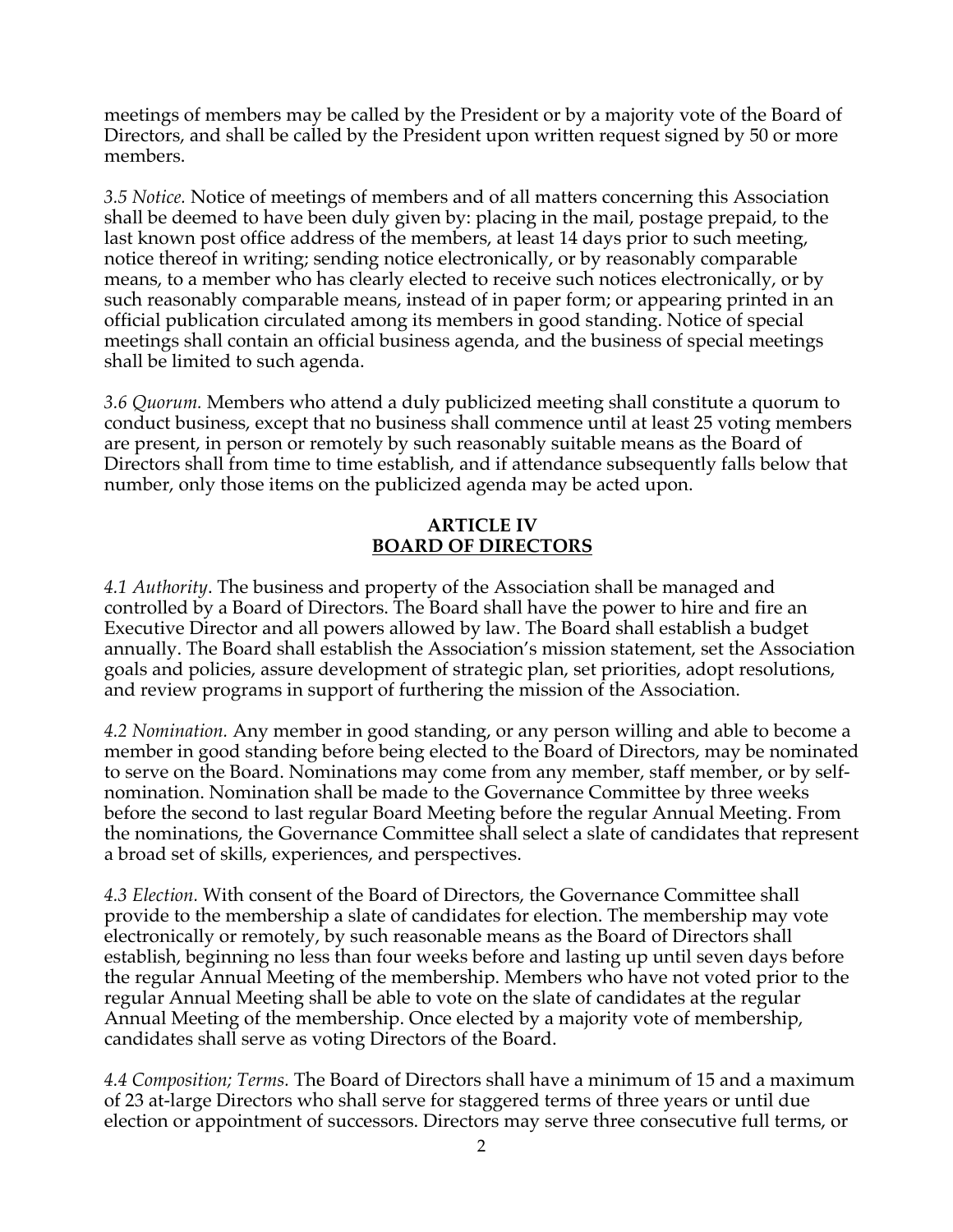three terms—whether consecutive or nonconsecutive terms or full or partial terms—in eleven years, after which such person may not serve on the Board for at least three years.

*4.5 Qualifications.* The Directors of the Board must be members in good standing of the Association. No Director may be paid to provide staff functions for, or be a salaried employee of, the Association.

*4.6 Voting.* Each Director of the Board shall have one vote in deciding business matters. A Director may delegate to another Director in writing, including in electronic form that can be reasonably determined to be authentic, that Director's position and voting right for a given meeting. Proxy designations shall be deemed to grant full power to vote and act for the representative unless otherwise limited in the delegation.

*4.7 Meetings*. The Board of Directors shall meet for the transaction of business as soon as practicable after the Annual Meeting of this Association and regularly thereafter as may be necessary to conduct the business of the Association, but in no case shall meetings be less frequent than once every four months. Special meetings of the Board may be called by the President as required and shall be called by the President upon written request signed by at least five Directors of the Board. Directors may attend meetings remotely by such reasonably suitable means as the Board of Directors shall from time to time establish.

*4.8 Quorum.* A majority of the Board of Directors shall constitute a quorum. Except as provided otherwise by these bylaws, a majority vote of the Directors in attendance, inperson or remotely, at any duly constituted meeting shall, in the presence of a quorum, decide its action.

*4.9 Removal.* Grounds for removing a Director include, but are not limited to, failure to attend three consecutive meetings without prior notification to the Board. A Director may be removed only by a vote of at least 2/3 of the full Board. A Director removed from the Board is not eligible to refill a vacancy for at least the remainder of the calendar year.

*4.10 Vacancy.* In the case of a vacancy on the Board occurring because a Director resigns, is removed, or is otherwise unable to continue to serve as a Director, the remaining Directors may elect a successor for the conclusion of the term during which the vacancy occurs.

*4.11 Board Committees.* All Board Committees shall be comprised of Directors and may include staff as non-voting Committee Members. Unless otherwise specified herein, Directors may volunteer or be nominated to serve on a Board Committee and shall serve after being confirmed by a majority of the Board. Meetings shall be held at least once in every month that the full Board of Directors does not meet, or as needed. Four members shall constitute a quorum, unless otherwise established by the Board. There shall be the following standing Board Committees:

a. Executive Committee. The Executive Committee shall consist only of the President, Vice-President, Secretary, Treasurer, three additional Directors who are nominated and confirmed pursuant to Section 4.11, and such staff as the Board may determine. The Executive Committee is authorized to exercise the full authority of the Board, to the extent allowed by law and these bylaws, and to perform any other functions enumerated herein or reasonably necessary to carry out its responsibilities, to the extent of the law. The Executive Committee shall have the authority to act for the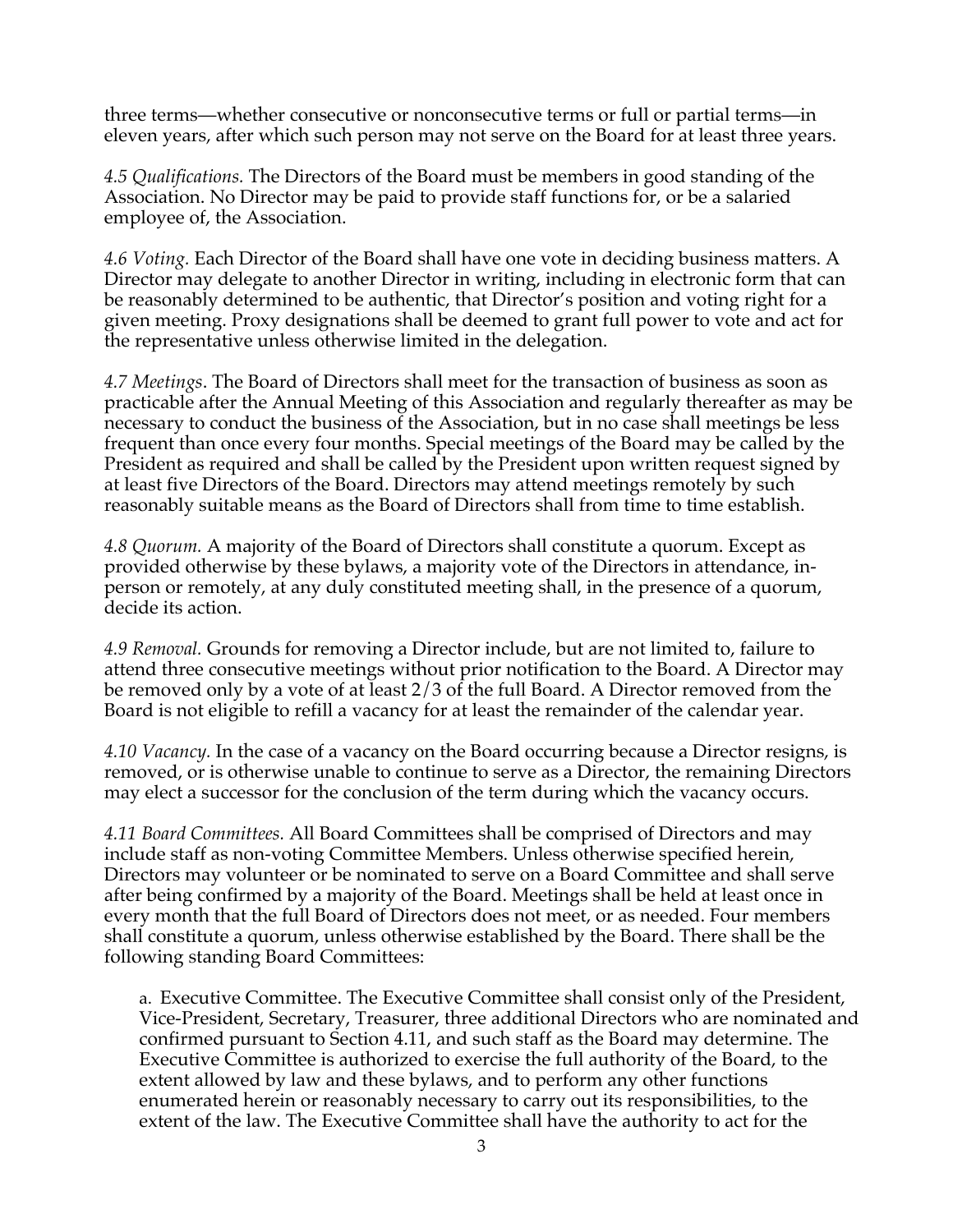Association in all matters, except it may not, without prior Board approval at a Board meeting, expend an unbudgeted amount in excess of three percent of the total budget of the Association. The Executive Committee must report any unbudgeted expenditures to the Board at its next regular meeting. The Executive Committee shall conduct a Board self-review at least every three years.

b. Governance Committee. The Governance Committee shall consist only of Directors and such staff as the Board may determine. The Governance Committee shall: review annually the relationships between Directors, MOFGA, and its management to ensure that Directors maintain a disinterested association; oversee the orientation of new Directors; review the size and composition of the Board and its Committees to ensure they reflect the appropriate independence and balance and have the necessary skills and diversity to function effectively; periodically review the effectiveness of and recommend changes to MOFGA's Committee structures and organizing documents; and perform any other functions enumerated herein or reasonably necessary to carry out its responsibilities.

c. Finance Committee. The Finance Committee shall consist of Directors, and may consist of such staff as the Board may determine and members in good standing. The Finance Committee shall, in consultation with the chief financial officer or equivalent position (if any) and Executive Director, prepare and present an annual budget for the Association, analyze the Association's financial condition, and perform any other functions enumerated herein or reasonably necessary to carry out its responsibilities.

d. Fundraising Committee. The Fundraising Committee shall consist of Directors, and may consist of such staff as the Board may determine and members in good standing. The Fundraising Committee shall, in consultation with the Director of Development and the Executive Director, help ensure the fiscal health of MOFGA and perform any other functions enumerated herein or reasonably necessary to carry out its responsibilities.

*4.12 Ad Hoc Committees.* The President, with consent of the Board, may establish or disband Ad Hoc Committees from time to time. An Ad Hoc Committee must contain at least one Director. Directors, staff, or any member in good standing may volunteer or be nominated to serve on an Ad Hoc Committee and shall serve after being confirmed by a majority vote of the Board.

#### **ARTICLE V OFFICERS**

*5.1 Designated Officers.* The Board shall have the following Officers and such other Officers as the Board may from time to time create:

a. President. The President shall be the presiding officer of the Association and Board of Directors. The President shall preside at all meetings of members and at all meetings of the Board of Directors and Executive Committee. In the absence of the President, the Vice-President shall preside. If neither is present the Treasurer shall preside. Subject to the control of the Board, the President shall oversee the activities of the Executive Director and the business of the Association. The President shall perform all other duties enumerated herein or reasonably necessary to carry out the President's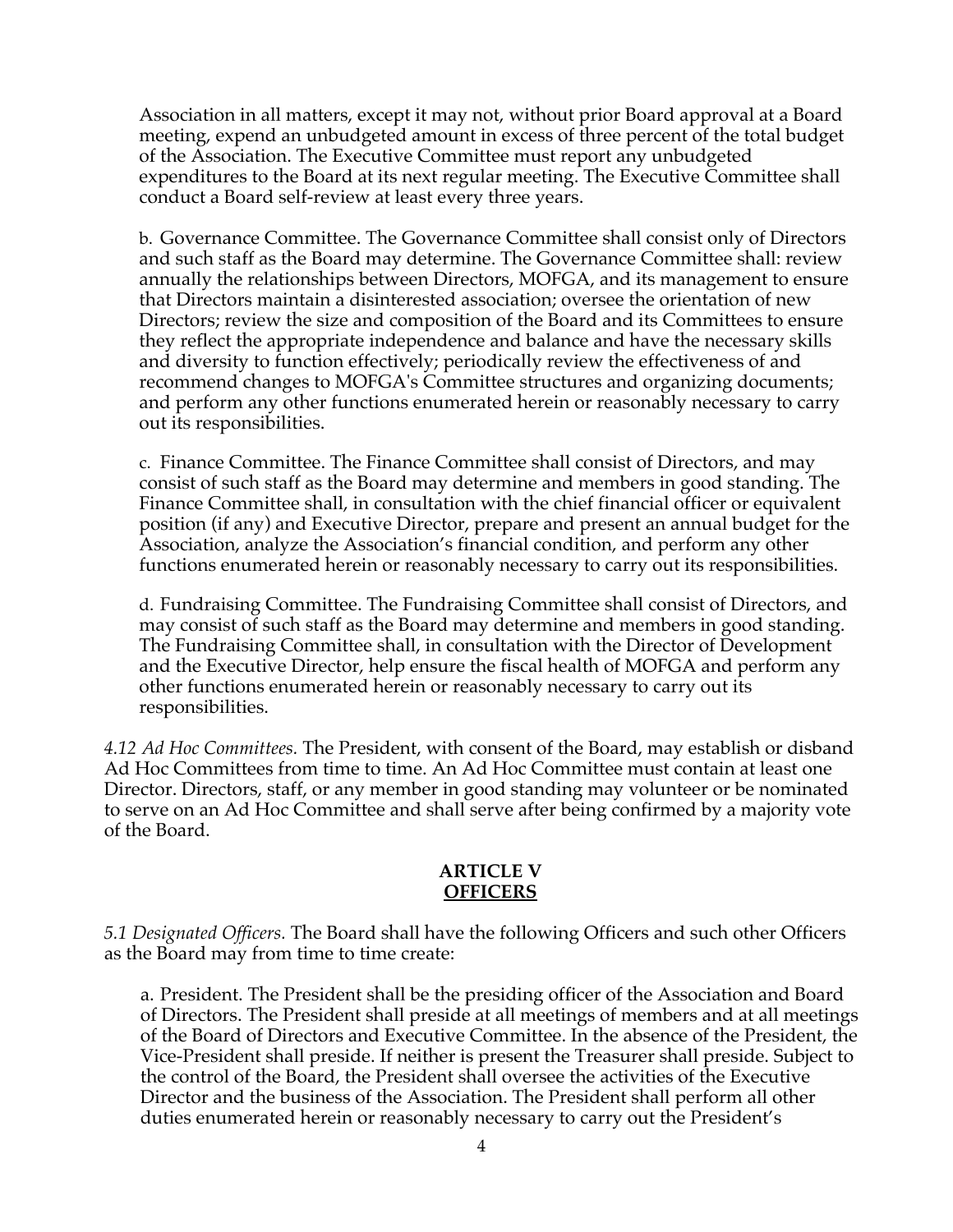responsibilities.

b. Vice-President. The Vice President shall assist the President in the conduct of the President's duties and shall assume the role of the President whenever requested to do so by the President. The Vice-President shall perform all other duties enumerated herein or reasonably necessary to carry out the Vice-President's responsibilities.

c. Treasurer. Unless the Board designates the following responsibilities to a chief financial officer or equivalent position at the Association or determines that the Treasurer shall work in concert with or oversee such position, the Treasurer shall have general responsibility for financial matters of the Association and shall report the financial condition of the Association at the Annual Meeting and Board of Directors meetings and shall chair the Finance Committee. The Treasurer shall perform all other duties enumerated herein or reasonably necessary to carry out the Treasurer's responsibilities.

d. Secretary. The Secretary shall keep minutes of the meetings of members, the Board of Directors, and the Executive Committee. The Secretary shall ensure such minutes are made reasonably available. For minutes of Board meetings and Executive Committee meetings, the Secretary shall distribute for approval such unapproved minutes to the Board prior to the next Board meeting. Once the Board approves such minutes, the Secretary shall forward such minutes to the Executive Director. The Secretary shall perform all duties incident to the office of Secretary, subject to the control of the Board of Directors. The Secretary shall perform all other duties enumerated herein or reasonably necessary to carry out the Secretary's responsibilities.

*5.2 Nomination.* Any Director may be nominated to serve as an Officer. Nominations may come from any Director, including by self-nomination. Nomination shall be made to the Governance Committee by three weeks before the second to last regular Board Meeting before the regular Annual Meeting. From the nominations, the Governance Committee shall prepare a slate of candidates.

*5.3 Election.* With consent of the Board of Directors, the Governance Committee shall provide to the membership the slate of candidates for election as Officers. The membership may vote electronically or remotely, by such reasonable means as the Board of Directors shall establish, beginning no less than four weeks before and lasting up until the week before the regular Annual Meeting of the membership. Members who have not voted prior to the regular Annual Meeting shall be able to vote on the slate of candidates at the regular Annual Meeting of the membership. Once elected by a majority of the membership, candidates shall serve as Officers through the next Annual Meeting. No person shall serve as President for more than two consecutive full one-year terms. Such person may serve again as President after a one-year absence from the office of President. For all other Officers, no person shall hold the same office for more than four consecutive one-year terms, except as the Board may otherwise allow. Such person may serve again as the same officer after a one-year absence from that office.

*5.4 Vacancy.* In the case of a vacancy in an office, the Board of Directors shall elect a successor to serve out the remainder of the term of such office.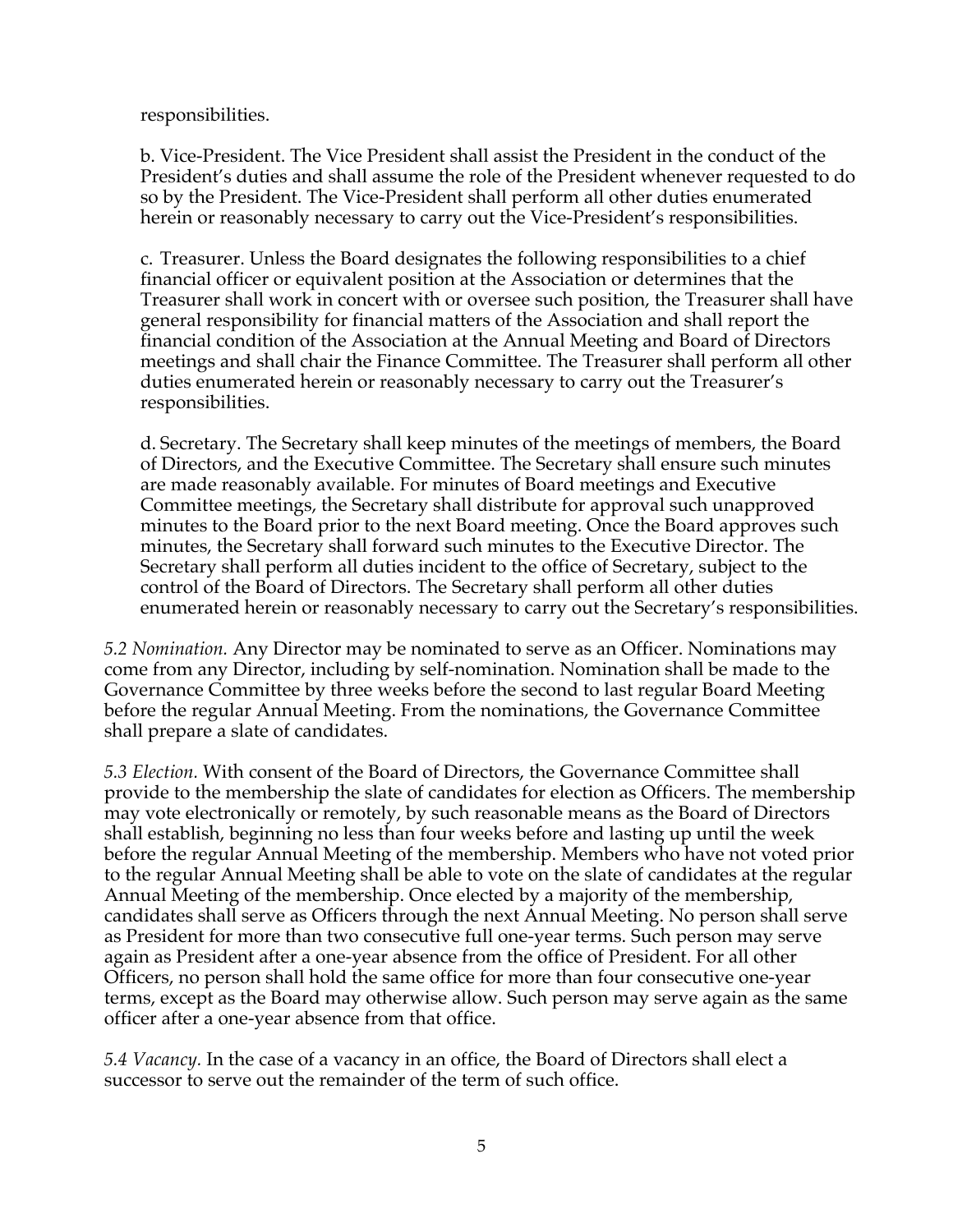### **ARTICLE VI PROGRAM COMMITTEES**

*6.1 Purpose.* The role of a MOFGA Program Committee is to help the Association, through MOFGA staff, carry out its mission and promote MOFGA policies and guidelines established by the membership and the Board.

*6.2 Formation; Membership; Dissolution.* Staff may create Program Committees to carry out specific functions related to the Association. Each Program Committee shall have a staff liaison. Committee members must be staff or members in good standing of the Association. Any member in good standing may attend any Program Committee meeting. Program Committees may be dissolved only by a 2/3 vote of the Board.

*6.3 Process.* Each Program Committee shall provide a written report at each meeting of the Board of Directors.

*6.4 Committees.* Any MOFGA Committee, which is not a Board Committee or designated by the Board as some other Committee or group, in existence at the time these bylaws are approved, shall henceforth be a Program Committee and function as such pursuant to this Article VI.

# **ARTICLE VII CHAPTERS**

*7.1 Definition.* A Chapter is a geographically based group of individual persons—who are encouraged to be members of the Association—formed to help carry out and further the Association's mission.

*7.2 Current Local Chapters.* An official list of current Chapters shall be maintained by the Secretary and shall be updated continually as required by additions or deletions of Chapters as hereafter provided.

*7.3 New Local Chapters.* Any member may request that the Board of Directors recognize a new Chapter to serve a member's local area.

*7.4 Economic Sector Chapters.* Any group of Association members may ask the Board of Directors to recognize a new Chapter that is focused on a particular agricultural economic sector. Such Chapters may have membership requirements that are more restrictive than the general membership requirements for MOFGA, as long as said requirements focus on clearly defining the membership of the Chapter based on agricultural economics or activities.

*7.5 Recognition of New Chapters.* Any request for recognition of a new Chapter shall be in writing and shall indicate the geographic area or economic sector to be served and the number of active and potential participants in said proposed Chapter and the proposed frequency of meetings, and any other relevant information to assist the Board in determining approval of the Chapter. A new Chapter shall be recognized as an affiliated local Chapter by a 2/3 affirmative vote of the Board of Directors at a regularly scheduled Board meeting.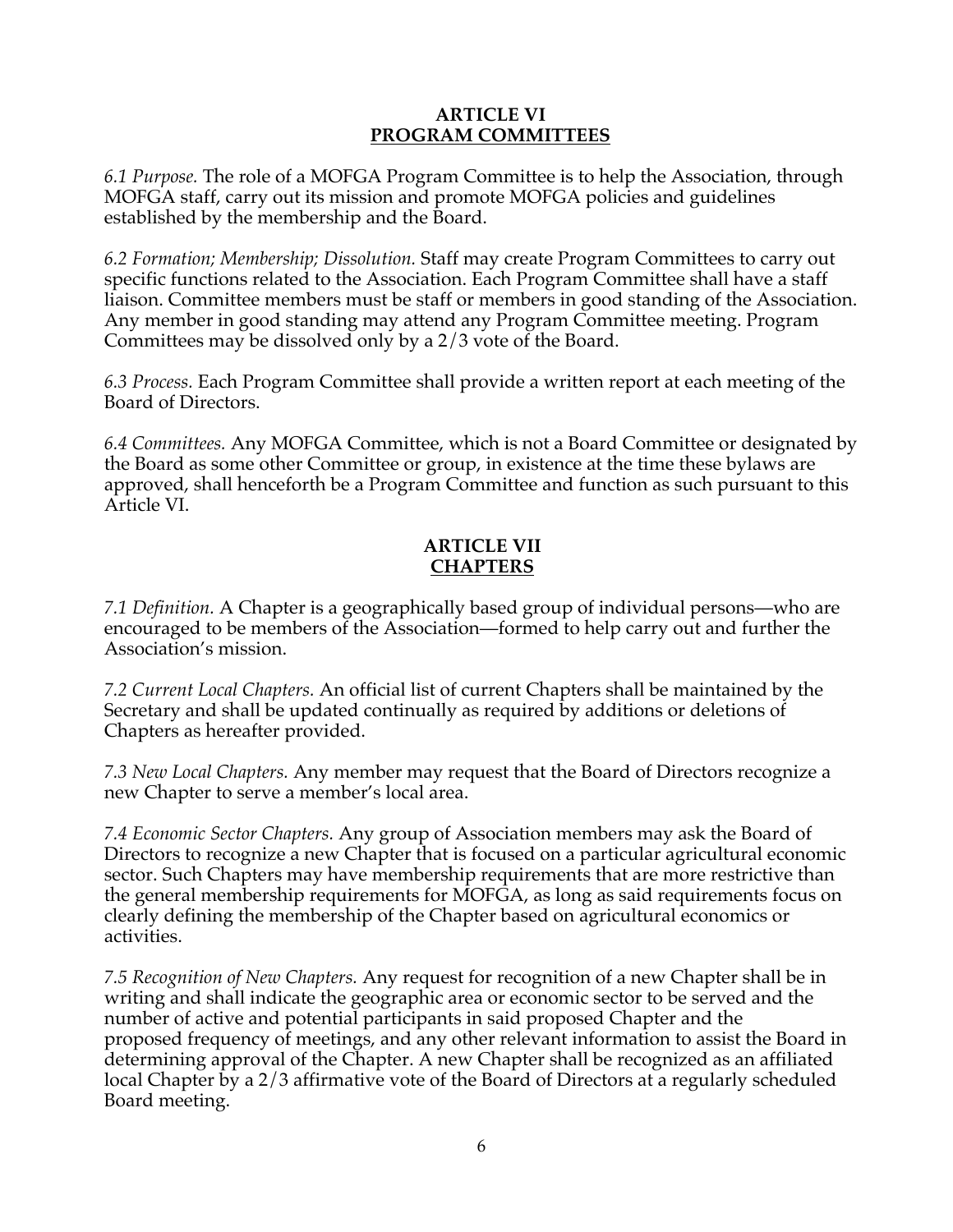*7.6 Review of Chapter Status.* Annually, each Chapter shall submit information on numbers of members and frequency of meetings to the Board. Any Director of the Board may recommend that the Executive Committee investigate the status and activities of a local Chapter and make recommendations to the Board concerning continuation or disaffiliation. The Board of Directors shall act upon any such recommendations; provided, however, that a vote to disaffiliate shall require a 2/3 majority vote of the Board.

### **ARTICLE VIII RELATED BUSINESSES**

*8.1 Subsidiary Organizations.* The Board, by a 2/3 vote, may create subsidiary organizations to perform functions related to the Association's mission. The Board may create such organizations through formal, written agreements that include governance procedures and appointment of Directors.

*8.2 MOFGA Certification Services.* MOFGA Certification Services, LLC, is a subsidiary organization created in 2001. MOFGA Certification Services, LLC, provides farmers and processors with USDA-accredited organic certification. It is authorized to provide other certification programs that may be useful and appropriate.

## **ARTICLE IX EMPLOYEES**

*9.1 Executive Director.* An Executive Director may be hired at a salary set by the Board of Directors and shall have general supervision of the business and policies of the Association, as established by the Board of Directors, and shall act as the primary communicator with the membership, general public, and agricultural interests. The Executive Director shall oversee the day-to-day operations of the Association and, upon consulting the Executive Committee, shall make day-to-day unanticipated decisions on financial matters not covered by the annual budget and previously established policy. The Executive Director shall not take any action committing the Association to a proposed policy decision or action that is reasonably likely to affect the legal status or major strategic direction of the Association without first receiving approval by a majority vote of the Board of Directors. The Executive Director shall operate and maintain the office of the Association in accordance with an annual budget for office expenses.

*9.2 Staff.* The Executive Director shall have the power of, and be responsible for, hiring, firing, setting the salaries and wages (except for the salary or wage of the Executive Director), and supervising employees of the Association who are under the Executive Director's direct authority as described in a staffing chart created and from time to time amended by the Executive Director and in accordance with stated personnel policies. The Executive Director, and those staff to whom the Executive Director delegates such authority as needed, shall have the power to contract with individuals and entities for goods, services, and other needs of the Association.

## **ARTICLE X CONFLICT OF INTEREST**

*10.1 Conflict of Interest.* The Association shall not participate in any contract or other transaction with anyone who is or has been a Director, Officer or staff member of the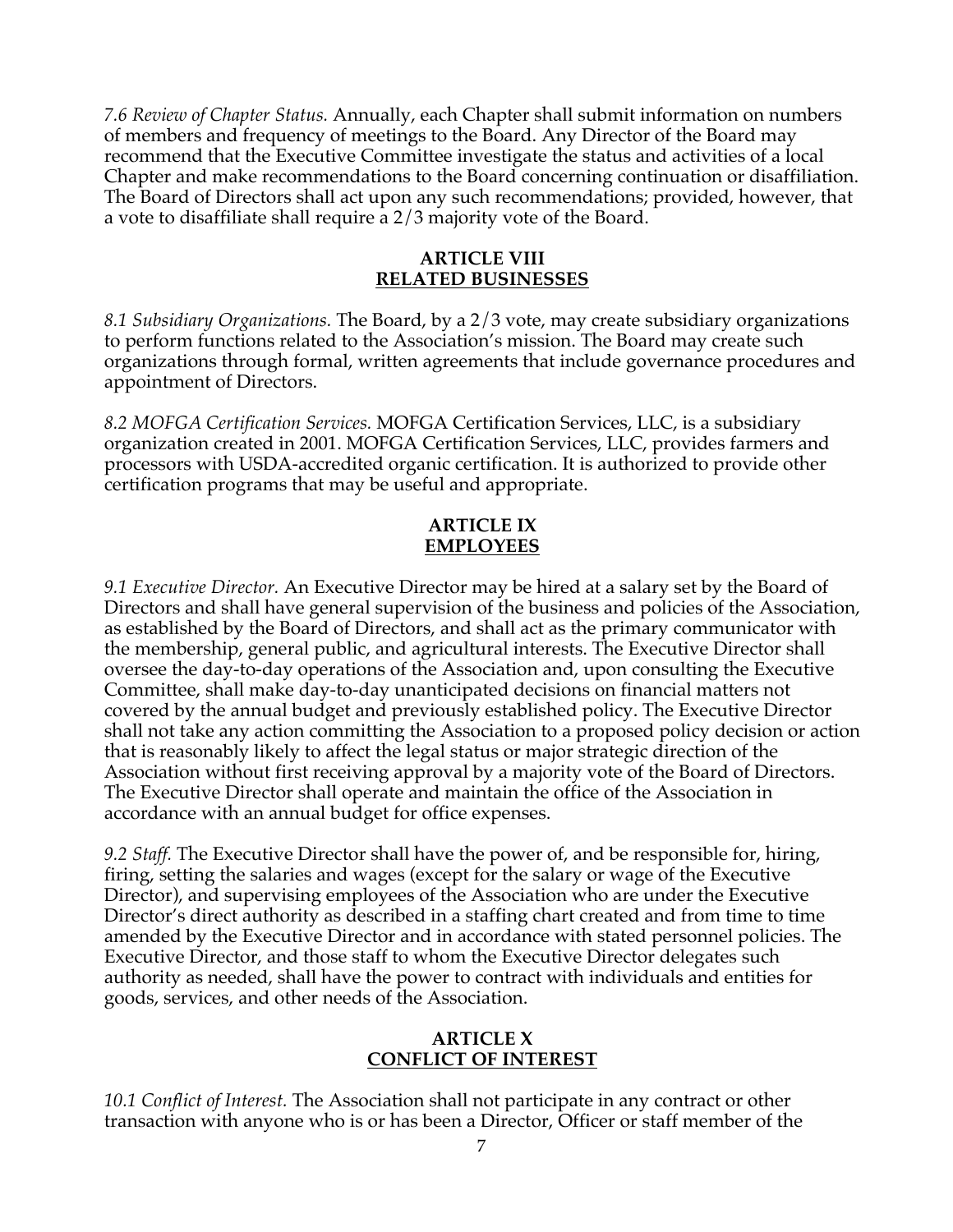Association in the past two years, or any corporation, firm, association, or other entity in which one or more said Directors, Officers, or staff members have a substantial financial or organizational interest, unless the material facts regarding such party's or organization's interest in said contract or transaction are disclosed in good faith or are known by the full Board of Directors prior to consideration of said contracts or transactions, and that said Directors, Officers, or staff members shall be excluded from the decision to participate in said contract or transaction.

## **ARTICLE XI DISTRIBUTION OF ASSETS ON DISSOLUTION**

*11.1 Distribution of Assets*. In the event of the dissolution of the Corporation or the termination of its corporate existence, the assets of the Corporation shall be applied and distributed as follows:

- a. All liabilities and obligations of the Corporation shall be paid, satisfied and discharged, or adequate provisions shall be made therefore;
- b. All other assets shall be transferred to such corporations, persons, groups, organizations, or federally recognized sovereign Tribal Nations, with special consideration for federally recognized sovereign Tribal Nations in Maine and entities with a mission closely aligned with MOFGA's mission, having tax-exempt status under 26 U.S.C.  $\S 501(c)(3)$ , 26 U.S.C.  $\S 7871$ , or such equivalent section as may be in effect on the date of dissolution of the Corporation as the Board of Directors of the Corporation may designate; and
- c. No part of the property or assets of the Corporation shall inure to the benefit of any directors, officers, or employees of the Corporation.

## **ARTICLE XII MISCELLANEOUS PROVISIONS**

*12.1 Fiscal Year*. The fiscal year of the Association shall begin on the first day of January and terminate on the 31st day of December of each year.

*12.2 Corporate Seal.* The corporate seal of the Association shall consist of a stylized tree with fruit in silhouette surrounded by the name of the Association, with "Maine Organic" circumscribing the top of the symbol and "Farmers and Gardeners" circumscribing the lower part of the symbol.

*12.3 Indemnity.* The Association shall in all cases indemnify any person who was or is a party or is threatened to be made a party to any threatened, pending, or completed action, suit, or proceeding, whether civil, criminal, administrative, or investigative, by reason of the fact that such person is or was a Director, Officer, employee, or agent of the Association, or is or was serving at the request of the Association as a Director, Officer, employee, or agent of another corporation, partnership, joint venture, trust, or other enterprise, against expenses, including attorneys' fees, judgments, fines, and amounts paid in settlement actually and reasonably incurred by such person in connection with such action, suit, or proceeding; provided that no indemnification shall be provided for any person with respect to any matter as to which that person shall have been finally adjudicated in any action, suit, or proceeding not to have acted in good faith in the reasonable belief that such person's action was in the best interests of the Association or,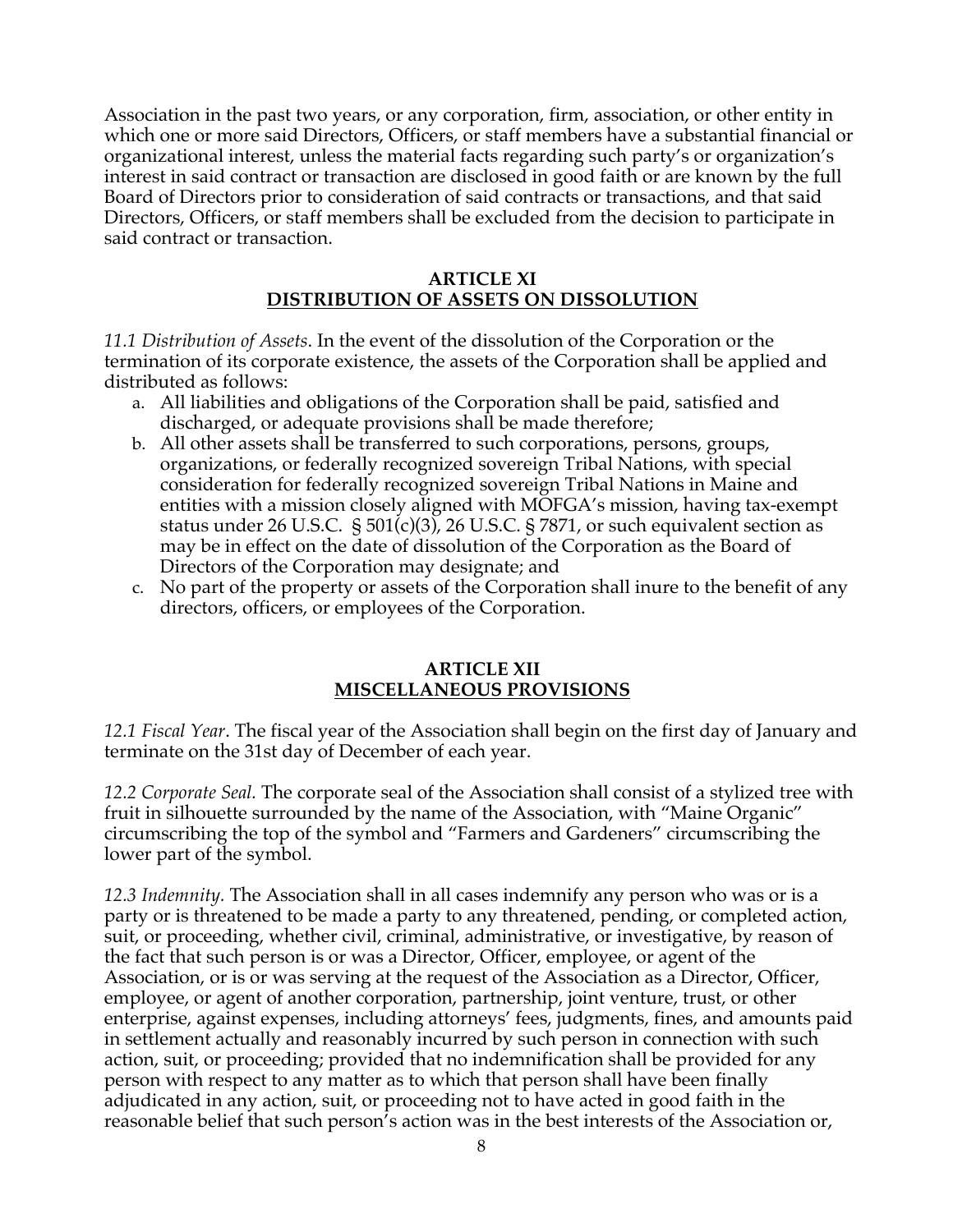with respect to any criminal action or proceeding, had reasonable cause to believe that such person's conduct was unlawful. The termination of any action, suit, or proceeding by judgment, order, or conviction adverse to such person, or by settlement or plea of nolo contendere or its equivalent, shall not of itself create a presumption that such person did not act in good faith in the reasonable belief that that person's action was in the best interests of the Association, and, with respect to any criminal action or proceeding, had reasonable cause to believe that such person's conduct was unlawful.

To the extent that a Director, Officer, employee, or agent of the Association has been successful on the merits or otherwise in defense of any action, suit, or proceeding, or in defense of any claim, issue, or matter therein, such person shall be indemnified against expenses, including attorneys' fees, actually and reasonably incurred by such person in connection therewith.

Any indemnification, unless ordered by a court or required by these bylaws, shall be made by the Association only as authorized in the specific case upon a determination that indemnification of the Director, Officer, employee, or agent is proper in the circumstances because that person has met the applicable standard of conduct set forth in this Section 12.3. Such determination shall be made by the Board of Directors by a majority vote of a quorum consisting of Directors who were not parties to such action, suit, or proceeding, or if such a quorum is not obtainable, or even if obtainable, if a quorum of disinterested Directors so directs, by independent legal counsel in a written opinion. Such a determination, once made by the Board of Directors may not be revoked by the Board of Directors, and upon the making of such determination by the Board of Directors, the Director, Officer, employee, or agent may enforce the indemnification against the Association by a separate action notwithstanding any attempted or actual subsequent action by the Board of Directors.

Expenses incurred in defending a civil or criminal action, suit, or proceeding may be paid by the Association in advance of the final disposition of such action, suit, or proceeding as authorized by the Board of Directors in the manner provided in this Section 12.3 upon receipt of an undertaking by or on behalf of the Director, Officer, employee, or agent to repay such amount. If it shall ultimately be determined that such person is entitled to be indemnified by the Association as authorized in this Section 12.3, such person need not repay the expenses incurred.

Nothing contained in these bylaws shall restrict the Association from having the power to indemnify to the full extent of the law.

*12.4 Severability.* If any provision of these bylaws or the application thereof to any person or circumstance shall be deemed invalid, illegal, or unenforceable to any extent, the remainder of these bylaws and the application thereof shall not be affected and shall be enforceable to the fullest extent permitted by law.

## **ARTICLE XIII AMENDMENTS TO ARTICLES OF INCORPORATION AND BYLAWS**

*13.1 Amendments.* The Articles of Incorporation and bylaws may be amended or altered in whole or in part at any regular meeting of the members of the Association, by a 2/3 affirmative vote of members in good standing represented at the meeting, or by like vote of